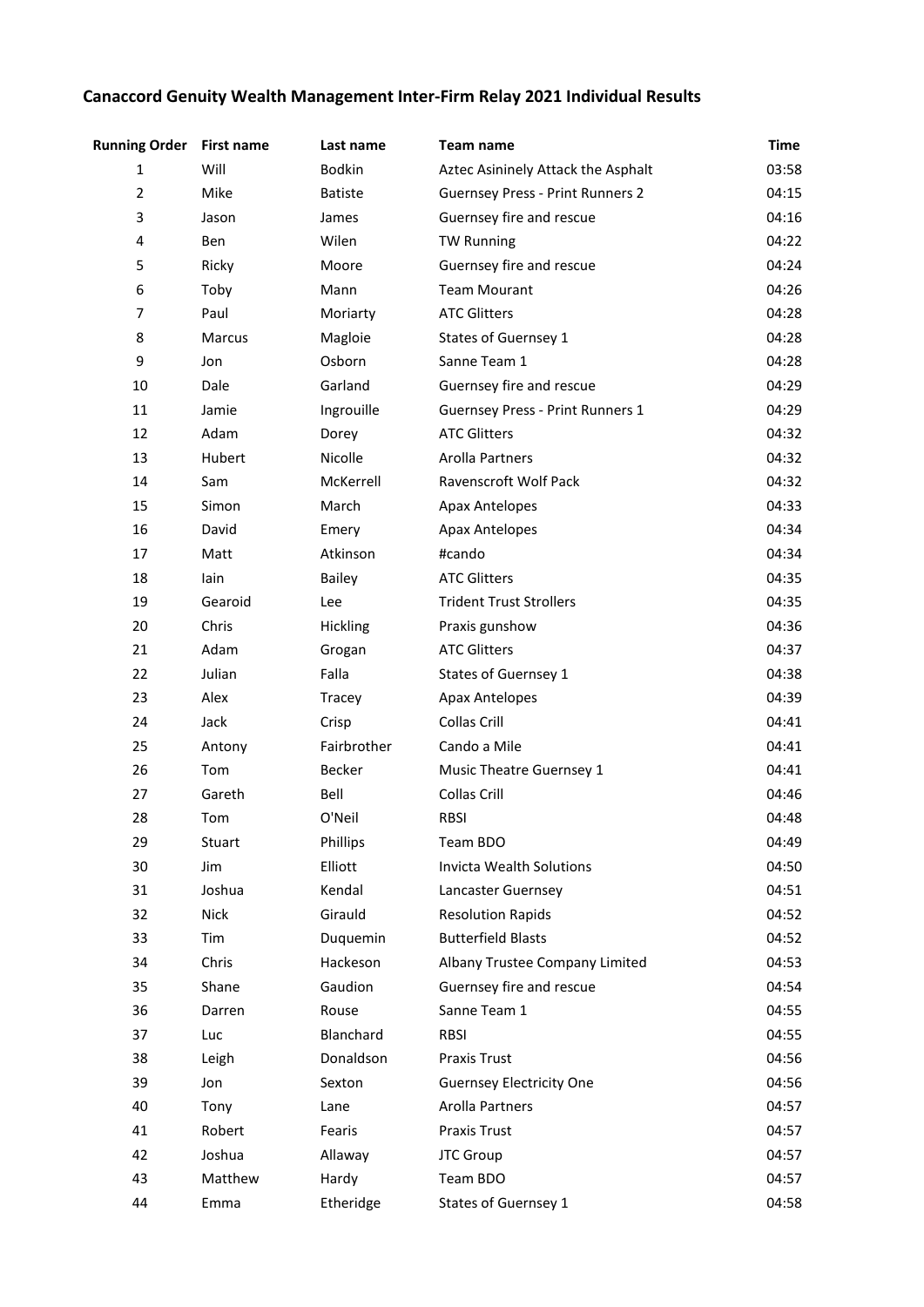| <b>Running Order</b> | <b>First name</b> | Last name       | Team name                               | <b>Time</b> |
|----------------------|-------------------|-----------------|-----------------------------------------|-------------|
| 45                   | Alex              | Tapp            | Avenue Trust Company Limited            | 04:58       |
| 46                   | Andy              | Hatton          | Arolla Partners                         | 05:00       |
| 47                   | Jamie             | Winterburn      | Albany Trustee Company Limited          | 05:00       |
| 48                   | Elise             | <b>Bott</b>     | <b>Scrambled Legs</b>                   | 05:00       |
| 49                   | Nathan            | Ward            | <b>Guernsey Electricity One</b>         | 05:00       |
| 50                   | Peter             | Hill            | Utmost Worldwide 2                      | 05:00       |
| 51                   | Jamie             | O Connor        | Jp's                                    | 05:00       |
| 52                   | James             | <b>Banfield</b> | Cando a Mile                            | 05:01       |
| 53                   | James             | Starkey         | <b>Resolution Rapids</b>                | 05:02       |
| 54                   | Sarah             | Eagles          | <b>Scrambled Legs</b>                   | 05:02       |
| 55                   | Shaun             | Robert          | Praxis gunshow                          | 05:03       |
| 56                   | James             | Gray            | <b>States of Guernsey 3</b>             | 05:03       |
| 57                   | Paul              | Smith           | <b>Butterfield Blasts</b>               | 05:03       |
| 58                   | Josh              | Stacey          | Aztec Asininely Attack the Asphalt      | 05:04       |
| 59                   | Tom               | Zierer          | <b>Praxis Trust</b>                     | 05:04       |
| 60                   | Zechariah         | Williams        | <b>JTC Group</b>                        | 05:04       |
| 61                   | Rob               | Domaille        | Avenue Trust Company Limited            | 05:04       |
| 62                   | John              | Rochester       | <b>Team Mourant</b>                     | 05:04       |
| 63                   | Will              | Wakeham         | JTC Group                               | 05:05       |
| 64                   | Jenna             | Jackson         | <b>Trident Trust Strollers</b>          | 05:05       |
| 65                   | Terry             | Garnham         | Albany Trustee Company Limited          | 05:05       |
| 66                   | Paul              | Sloman          | <b>Guernsey Electricity One</b>         | 05:05       |
| 67                   | Wayne             | Walden          | <b>Intertrust Group</b>                 | 05:05       |
| 68                   | Maynard           | Mashingaidze    | Sanne Team 1                            | 05:06       |
| 69                   | <b>Marcus</b>     | Finer           | <b>Grant Thornton - Road Runners</b>    | 05:07       |
| 70                   | Ashley            | Gordon          | <b>Grant Thornton - Road Runners</b>    | 05:07       |
| 71                   | Mel               | Nicole          | Penelope Eyre                           | 05:07       |
| 72                   | Mike              | Culverwell      | <b>BV All Stars</b>                     | 05:07       |
| 73                   | Olly              | Duquemin        | <b>Resolution Rapids</b>                | 05:08       |
| 74                   | Max               | Culverwell      | <b>BV All Stars</b>                     | 05:09       |
| 75                   | Katie             | Rowe            | <b>Grant Thornton - Road Runners</b>    | 05:10       |
| 76                   | Paul              | Blackmore       | <b>States of Guernsey 3</b>             | 05:11       |
| 77                   | Matt              | Chick           | Aztec Asininely Attack the Asphalt      | 05:12       |
| 78                   | Hannah            | Fitchet         | <b>Trident Trust Strollers</b>          | 05:12       |
| 79                   | Laura             | Quayle          | Penelope Eyre                           | 05:12       |
| 80                   | lain              | <b>Bailey</b>   | Ravenscroft Wolf Pack                   | 05:13       |
| 81                   | Abbie             | Swain           | Penelope Eyre                           | 05:13       |
| 82                   | Alison            | Steer           | JTC Group                               | 05:14       |
| 83                   | Patrick           | Josey           | Ravenscroft Wolf Pack                   | 05:14       |
| 84                   | Chris             | Colclough       | #cando                                  | 05:14       |
| 85                   | Simon             | Veron           | <b>RBSI</b>                             | 05:15       |
| 86                   | Chris             | Lindsay         | Avenue Trust Company Limited            | 05:16       |
| 87                   | Craig             | Platt           | <b>Praxis Trust</b>                     | 05:17       |
| 88                   | Jocelyn           | McLellan        | <b>Scrambled Legs</b>                   | 05:17       |
| 89                   | James             | Watchorn        | Utmost Worldwide 2                      | 05:17       |
| 90                   | Saul              | Falla           | <b>Guernsey Press - Print Runners 2</b> | 05:17       |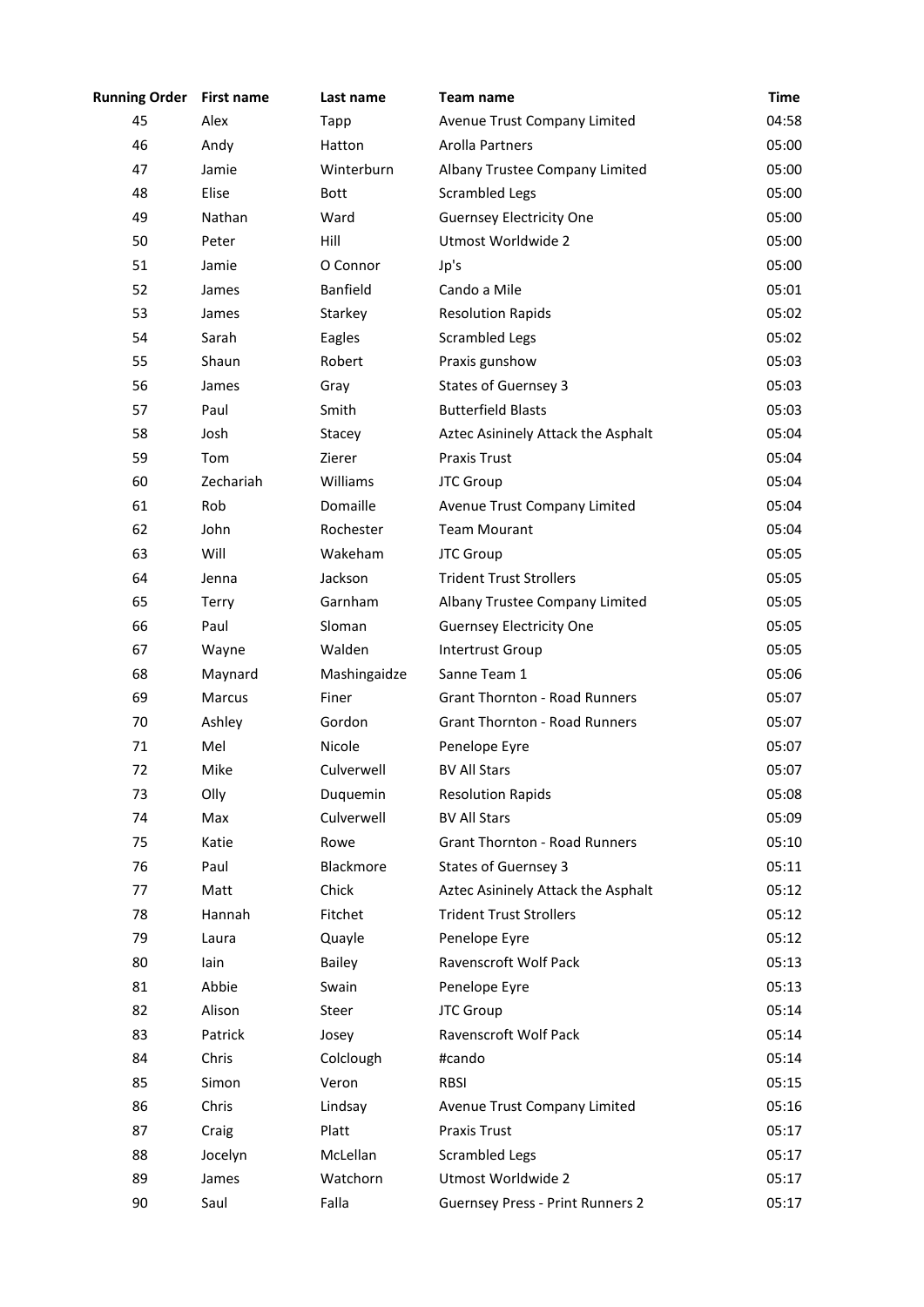| <b>Running Order</b> | <b>First name</b> | Last name      | Team name                            | <b>Time</b> |
|----------------------|-------------------|----------------|--------------------------------------|-------------|
| 91                   | Angus             | Findlay        | <b>RBSI</b>                          | 05:19       |
| 92                   | Michel            | Davy           | Arolla Partners                      | 05:20       |
| 93                   | Dana              | Ujhazyova      | Praxis gunshow                       | 05:20       |
| 94                   | Tony              | Manning        | Utmost Worldwide 1                   | 05:20       |
| 95                   | Sammy             | Yendell        | Utmost Worldwide 1                   | 05:20       |
| 96                   | Katy              | Hodgetts       | Sanne Team 1                         | 05:21       |
| 97                   | Sabrina           | Amy            | <b>States of Guernsey 3</b>          | 05:21       |
| 98                   | Jack              | Mancini        | Freedom Asset Management Limited     | 05:21       |
| 99                   | James             | Dumont-Gale    | <b>Invicta Wealth Solutions</b>      | 05:22       |
| 100                  | Paul              | Robinson       | Team BDO                             | 05:23       |
| 101                  | Penny             | Freeman        | Penelope Eyre                        | 05:23       |
| 102                  | Josh              | Rault          | <b>Guernsey Electricity Too</b>      | 05:23       |
| 103                  | Natalie           | Still          | Praxis gunshow                       | 05:25       |
| 104                  | Peter             | Spurrier       | <b>PraxisIFM Leftovers</b>           | 05:25       |
| 105                  | Laura             | Cashin         | <b>Butterfield Bolts</b>             | 05:25       |
| 106                  | Andrew            | Sexton         | <b>Guernsey Electricity Too</b>      | 05:26       |
| 107                  | Michael           | Adkins         | <b>Collas Crill</b>                  | 05:27       |
| 108                  | <b>Ben</b>        | Rhodes         | <b>Grant Thornton - Road Runners</b> | 05:27       |
| 109                  | Darren            | Smith          | <b>States of Guernsey 3</b>          | 05:27       |
| 110                  | Michael           | Griffith-Dixon | Freedom Asset Management Limited     | 05:27       |
| 111                  | James             | Olliver        | <b>Butterfield Blasts</b>            | 05:28       |
| 112                  | Paul              | Nettleship     | Collas Crill                         | 05:29       |
| 113                  | Vicki             | Joyce          | <b>Running 4 Miles</b>               | 05:29       |
| 114                  | Wayne             | Topley         | Utmost Worldwide 1                   | 05:30       |
| 115                  | Rob               | Wills          | <b>Guernsey Electricity Too</b>      | 05:31       |
| 116                  | Shannon           | Carr           | <b>Butterfield Bolts</b>             | 05:31       |
| 117                  | Cecil             | Carter         | <b>Trident Trust Strollers</b>       | 05:32       |
| 118                  | Chris             | <b>Burgess</b> | <b>Guernsey Electricity Too</b>      | 05:34       |
| 119                  | Jack              | Tostevin       | <b>Music Theatre Guernsey 2</b>      | 05:34       |
| 120                  | Rachel            | Warren         | States of Guernsey 1                 | 05:35       |
| 121                  | laan              | Erasmus        | Utmost Worldwide 1                   | 05:36       |
| 122                  | Joe               | Paul           | #cando                               | 05:37       |
| 123                  | Rory              | Thomas         | <b>Team Mourant</b>                  | 05:37       |
| 124                  | Stuart            | Kerrigan       | Oak a-go-go                          | 05:37       |
| 125                  | Mark              | Parsons        | <b>Butterfield Blasts</b>            | 05:38       |
| 126                  | Tom               | Humphries      | Cando a Mile                         | 05:38       |
| 127                  | Lee               | Manning        | <b>PraxisIFM Leftovers</b>           | 05:38       |
| 128                  | Kate              | Wilesmith      | <b>Scrambled Legs</b>                | 05:40       |
| 129                  | Carl              | Gardner        | Team BDO                             | 05:42       |
| 130                  | James             | Le Gallez      | <b>Resolution Rapids</b>             | 05:44       |
| 131                  | Paul              | Muir-Field     | Oak a-go-go                          | 05:44       |
| 132                  | Dave              | Hyett          | Music Theatre Guernsey 1             | 05:46       |
| 133                  | Darren            | Loveridge      | Cando a Mile                         | 05:48       |
| 134                  | Chris             | Leaman         | <b>BV All Stars</b>                  | 05:48       |
| 135                  | Simon             | de la Rue      | Guernsey Press - Print Runners 1     | 05:48       |
| 136                  | Anthony           | Holt           | Albany Trustee Company Limited       | 05:49       |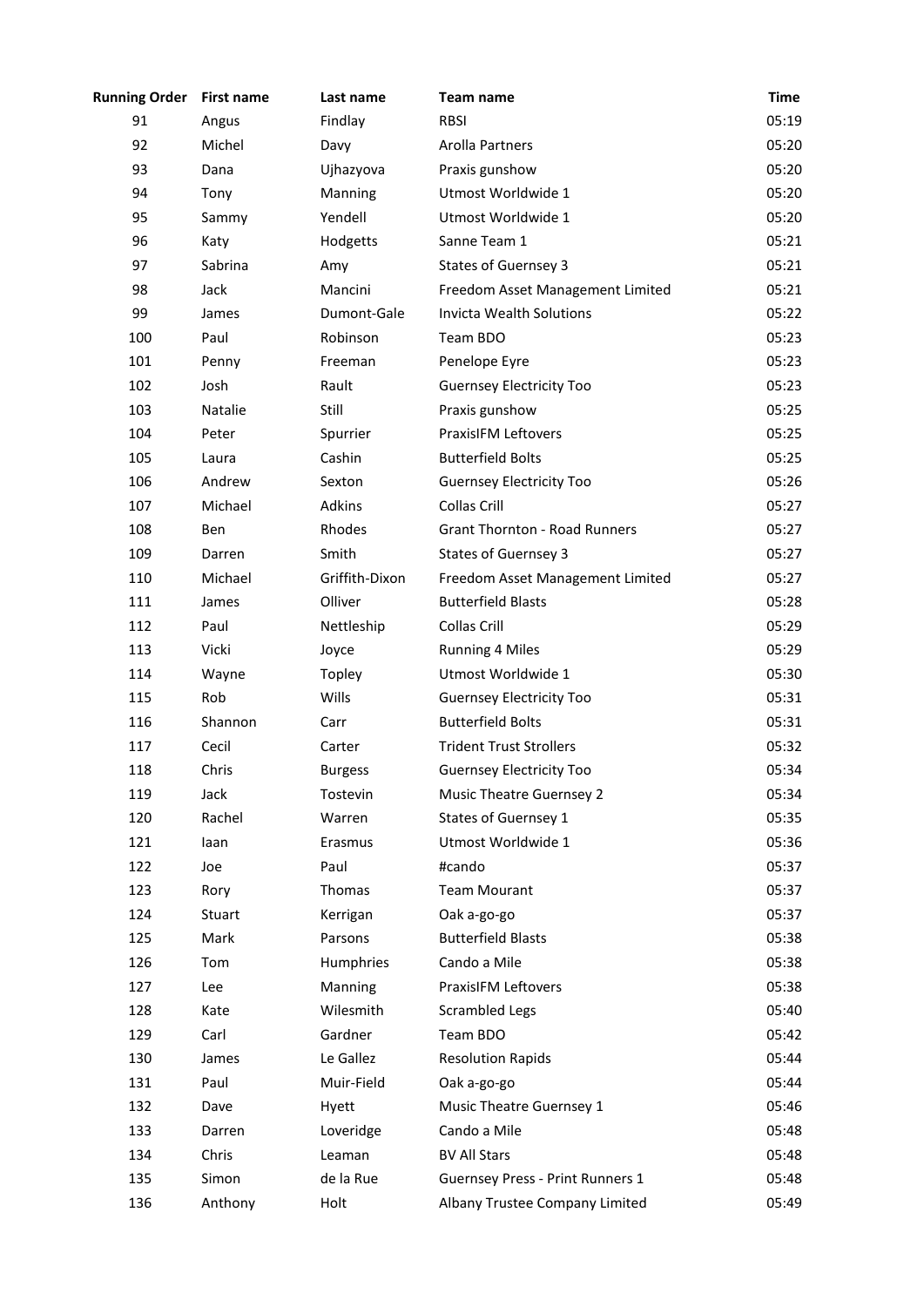| <b>Running Order</b> | <b>First name</b> | Last name      | Team name                               | <b>Time</b> |
|----------------------|-------------------|----------------|-----------------------------------------|-------------|
| 137                  | Toni              | Osborne        | Jp's                                    | 05:50       |
| 138                  | Jo                | Jehan          | Ravenscroft Wolf Pack                   | 05:53       |
| 139                  | Jp                | Mace           | Jp's                                    | 05:53       |
| 140                  | Laura             | Dallamore      | Aztec Asininely Attack the Asphalt      | 05:54       |
| 141                  | <b>Nick</b>       | Babbé          | Oak a-go-go                             | 05:54       |
| 142                  | Simon             | Luxon          | Intertrust Group                        | 05:54       |
| 143                  | Jeanne            | Svejstrup      | <b>Running 4 Miles</b>                  | 05:55       |
| 144                  | Hannah            | Pilmanis       | <b>TW Running</b>                       | 05:57       |
| 145                  | Rob               | Toms           | <b>PraxisIFM Leftovers</b>              | 05:57       |
| 146                  | Leah              | Mauger         | Utmost Worldwide 2                      | 05:58       |
| 147                  | Javan             | Isabelle       | Oak a-go-go                             | 05:58       |
| 148                  | Darren            | <b>Batiste</b> | Lancaster Guernsey                      | 05:58       |
| 149                  | Teo               | Serrano        | Sanne Team 2                            | 05:58       |
| 150                  | Ais               | Walters        | <b>TW Running</b>                       | 06:00       |
| 151                  | Nicola            | Sharp          | <b>Running 4 Miles</b>                  | 06:00       |
| 152                  | Mark              | Despres        | <b>Apax Antelopes</b>                   | 06:02       |
| 153                  | Courtney          | Kennedy        | <b>TW Running</b>                       | 06:04       |
| 154                  | Graeme            | Neal           | <b>PraxisIFM Leftovers</b>              | 06:06       |
| 155                  | Peter             | Mukandi        | Sanne Team 2                            | 06:08       |
| 156                  | Siobhan           | Bousfield      | Lancaster Guernsey                      | 06:09       |
| 157                  | Rebecca           | Le Tissier     | Canna Catch Us                          | 06:09       |
| 158                  | Paul              | Philp          | #cando                                  | 06:10       |
| 159                  | Dave              | Watson         | Jp's                                    | 06:10       |
| 160                  | Irina             | Canty-Forrest  | Invicta Wealth Solutions                | 06:10       |
| 161                  | Emma              | Downes         | <b>Running 4 Miles</b>                  | 06:14       |
| 162                  | Helen             | Streeting      | Utmost Worldwide 2                      | 06:15       |
| 163                  | Evelien           | Harrison       | <b>Butterfield Bolts</b>                | 06:16       |
| 164                  | Lauren            | Gale           | <b>Butterfield Bolts</b>                | 06:21       |
| 165                  | Gareth            | Ashmead        | <b>States of Guernsey 2</b>             | 06:22       |
| 166                  | Roisin            | Sullivan       | Canna Catch Us                          | 06:22       |
| 167                  | Angus             | Rather         | <b>RBS</b> International                | 06:23       |
| 168                  | Simon             | Steele         | <b>States of Guernsey 2</b>             | 06:24       |
| 169                  | Ashley            | Miles          | <b>Guernsey Press - Print Runners 2</b> | 06:29       |
| 170                  | Ella              | Podger         | Sanne Team 2                            | 06:30       |
| 171                  | Barney            | Lewis          | Freedom Asset Management Limited        | 06:36       |
| 172                  | Sian              | <b>Staples</b> | Avenue Trust Company Limited            | 06:39       |
| 173                  | Evija             | Robilliard     | Lancaster Guernsey                      | 06:43       |
| 174                  | Louise            | Mitchinson     | <b>Music Theatre Guernsey 2</b>         | 06:49       |
| 175                  | Zoe               | Fitch          | Guernsey Press - Print Runners 1        | 06:50       |
| 176                  | Laura             | Oxburgh        | <b>States of Guernsey 2</b>             | 06:50       |
| 177                  | Jo                | Wills          | <b>Guernsey Electricity One</b>         | 06:51       |
| 178                  | Elisha            | Wilson         | Canna Catch Us                          | 06:53       |
| 179                  | Annaliese         | McGeoch        | <b>Team Mourant</b>                     | 06:56       |
| 180                  | Emma              | Le Prevost     | Intertrust Group                        | 06:58       |
| 181                  | Jenny             | Lambert        | Music Theatre Guernsey 1                | 06:58       |
| 182                  | Adrian            | Harris         | Freedom Asset Management Limited        | 07:00       |